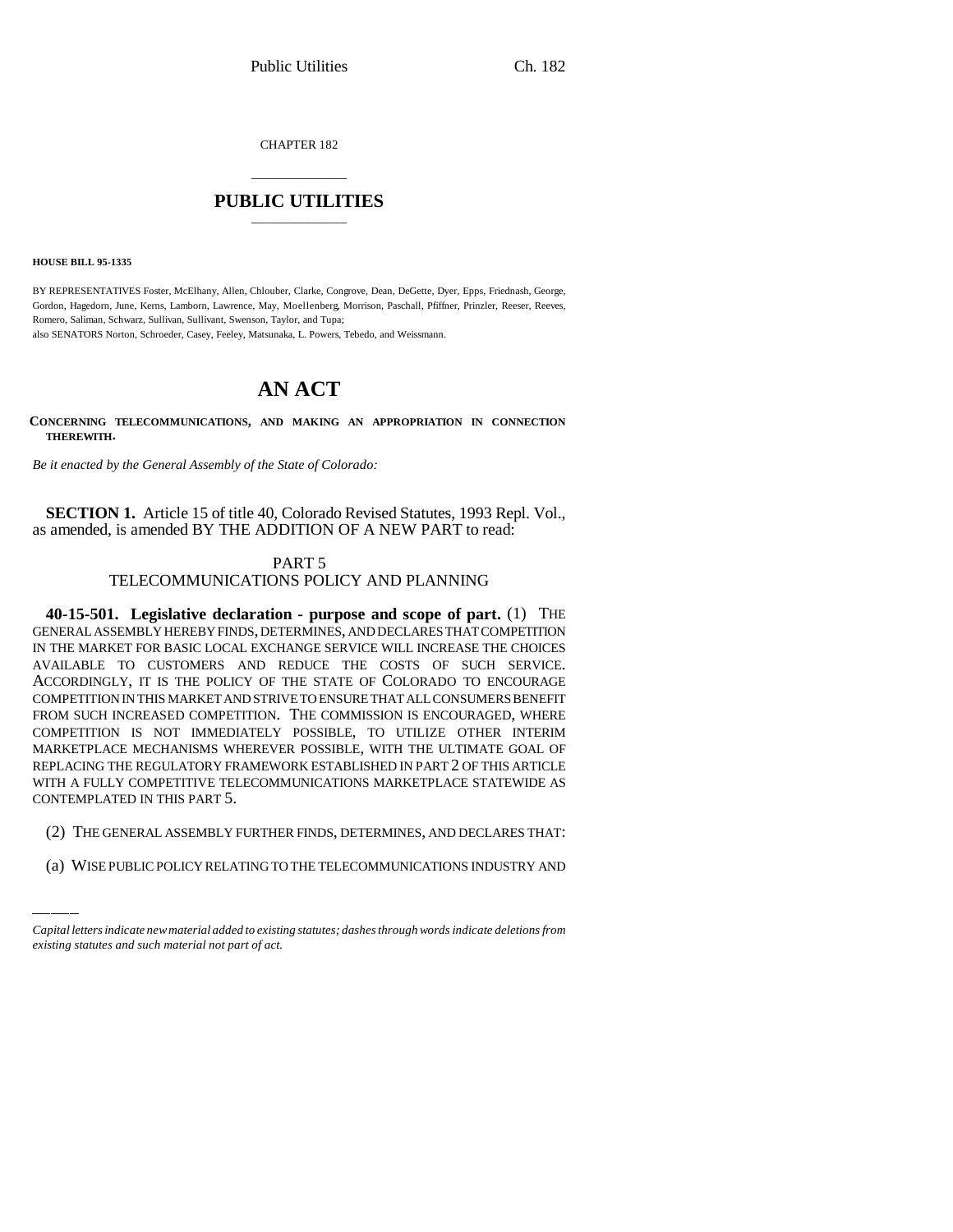THE OTHER CRUCIAL SERVICES IT PROVIDES IS IN THE INTEREST OF COLORADO AND ITS CITIZENS;

(b) SOUND AND WELL-INFORMED DECISIONS NEED TO BE MADE ON A CONTINUING BASIS TO ENSURE THAT THE BENEFITS OF EXISTING AND NEW TELECOMMUNICATIONS SERVICES CONTINUE TO BE AVAILABLE TO THE GREATEST NUMBER OF COLORADO CITIZENS;

(c) THE INVOLVEMENT OF TELECOMMUNICATIONS PROVIDERS AND OTHERS WITH EXPERIENCE AND EXPERTISE IN THE AREA OF TELECOMMUNICATIONS IS ESSENTIAL TO KEEP LEGISLATORS INFORMED OF DEVELOPING TECHNOLOGY AND EVOLVING MARKETS, THUS TO AVOID COSTLY ERRORS AND ENHANCE THE EFFICIENCY OF THE STATE'S GROWING TELECOMMUNICATIONS NETWORK; AND

(d) THE RURAL NATURE OF COLORADO REQUIRES THAT SPECIAL RULES AND SUPPORT MECHANISMS BE ADOPTED TO ACHIEVE THE GOAL OF ENSURING THAT UNIVERSAL BASIC LOCAL EXCHANGE SERVICE BE AVAILABLE TO ALL RESIDENTS OF THE STATE AT REASONABLE RATES. RULES ADOPTED BY THE COMMISSION UNDER THIS PART 5 SHALL BE DESIGNED TO ACHIEVE THIS GOAL.

(3) THIS PART 5 IS ENACTED FOR THE FOLLOWING PURPOSES:

(a) TO SET FORTH, IN CONCISE FASHION, THE POLICY OF THIS STATE IN SPECIFIC SUBJECT MATTER AREAS WITHIN THE GENERAL TOPIC OF TELECOMMUNICATIONS, BOTH FOR THE GUIDANCE OF THE COMMISSION IN CARRYING OUT ITS DUTIES UNDER THIS ARTICLE AND FOR THE INFORMATION OF THE CITIZENS OF COLORADO;

(b) TO CREATE A FRAMEWORK FOR THE IDENTIFICATION OF OTHER SUBJECT MATTER AREAS SHOULD THE NEED ARISE, THE FORMULATION OF SUGGESTED POLICIES IN AREAS IN WHICH A POLICY DIRECTION HAS NOT YET BEEN STATED, AND THE REACHING OF CONSENSUS, WHEREVER POSSIBLE, AMONG PARTIES AFFECTED BY SUCH POLICIES SO AS TO MINIMIZE CONFLICTS, EASE THE COMMISSION'S CONSIDERABLE WORKLOAD, AND ENHANCE THE EFFICIENT DELIVERY OF TELECOMMUNICATIONS SERVICES TO THE PUBLIC; AND

(c) TO ADAPT THE REGULATORY STRUCTURE OF PARTS 2, 3, AND 4 OF THIS ARTICLE TO ACCOMMODATE MULTIPLE PROVIDERS OF LOCAL EXCHANGE SERVICE AND TO PERMIT ALTERNATE FORMS OF REGULATION FOR PROVIDERS OF LOCAL EXCHANGE SERVICE.

**40-15-502. Expressions of state policy.** (1) **Competitive local exchange market.** LOCAL EXCHANGE TELECOMMUNICATIONS MARKETS SHALL BE OPEN TO COMPETITION, UNDER CONDITIONS DETERMINED BY THE COMMISSION BY RULE PURSUANT TO THIS PART 5, ON OR BEFORE JULY 1, 1996.

(2) **Basic service.** BASIC SERVICE IS THE AVAILABILITY OF HIGH QUALITY, MINIMUM ELEMENTS OF TELECOMMUNICATIONS SERVICES, AS DEFINED BY THE COMMISSION, AT JUST, REASONABLE, AND AFFORDABLE RATES TO ALL PEOPLE OF THE STATE OF COLORADO. THE COMMISSION SHALL CONDUCT A PROCEEDING WHEN APPROPRIATE, BUT NO LATER THAN JULY 1, 1999, AND NO LESS FREQUENTLY THAN EVERY THREE YEARS TO CONSIDER THE REVISION OF THE DEFINITION OF BASIC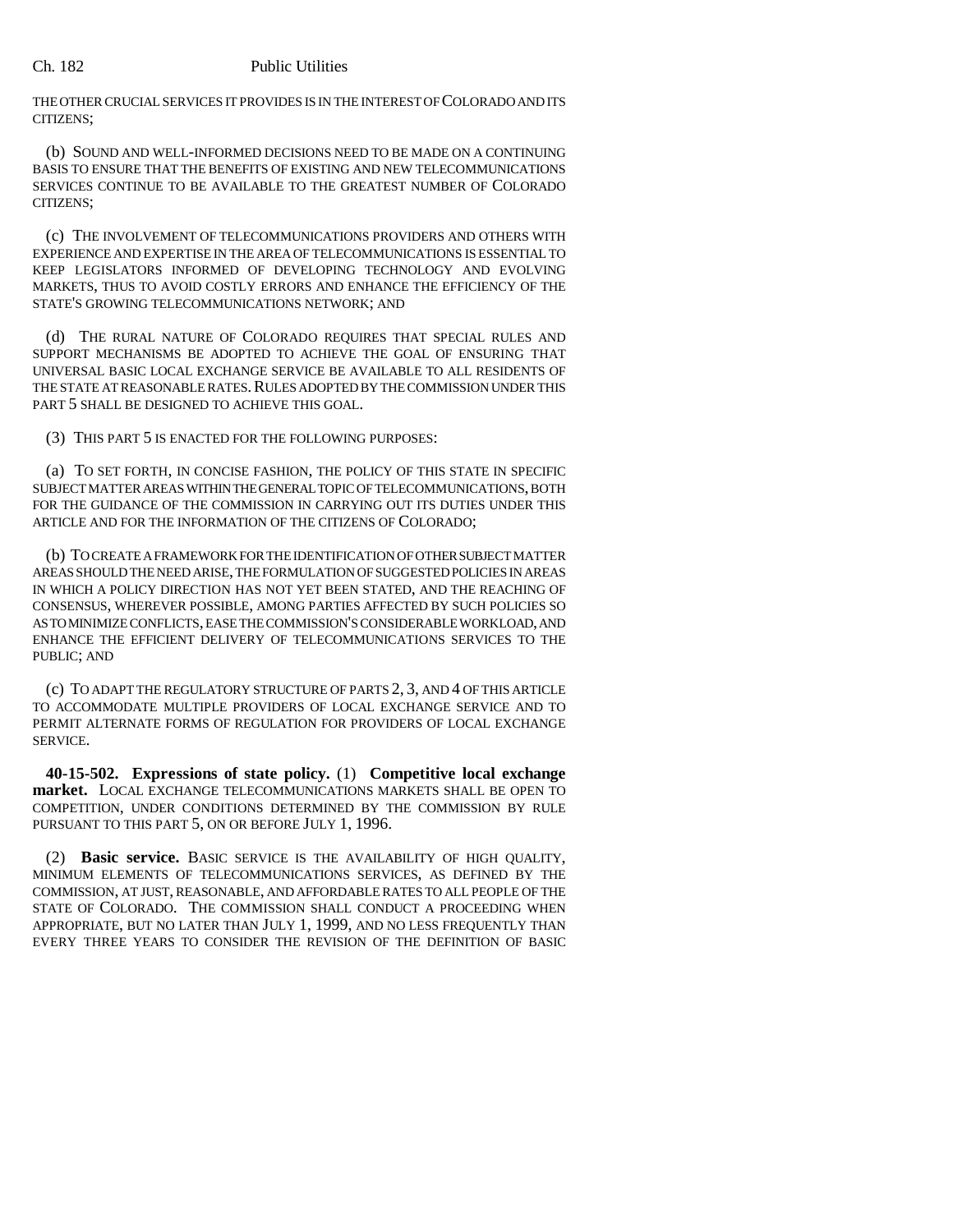SERVICE, WITH THE GOAL THAT EVERY CITIZEN OF THIS STATE SHALL HAVE ACCESS TO A WIDER RANGE OF SERVICES AT RATES THAT ARE REASONABLY COMPARABLE AS BETWEEN URBAN AND RURAL AREAS.

(3) **Universal basic service - affordability of basic service.** (a) THE COMMISSION SHALL REQUIRE THE FURTHERANCE OF UNIVERSAL BASIC SERVICE, TOWARD THE ULTIMATE GOAL THAT BASIC SERVICE BE AVAILABLE AND AFFORDABLE TO ALL CITIZENS OF THE STATE OF COLORADO. THE GENERAL ASSEMBLY ACKNOWLEDGES THE USE OF LOW-INCOME TELEPHONE ASSISTANCE PROGRAMS, INCLUDING BUT NOT LIMITED TO "LIFE-LINE" AND "LINK-UP", AND TELECOMMUNICATIONS RELAY SERVICES FOR DISABLED TELEPHONE USERS TO FURTHER THE GOAL OF UNIVERSAL SERVICE. THE COMMISSION SHALL HAVE THE AUTHORITY TO REGULATE PROVIDERS OF TELECOMMUNICATIONS SERVICES TO THE EXTENT NECESSARY TO ASSURE THAT UNIVERSAL BASIC SERVICE IS PROVIDED TO ALL CONSUMERS IN THE STATE AT FAIR, JUST, AND REASONABLE RATES.

(b) (I) CONSISTENT WITH THE PUBLIC INTEREST GOAL OF MAINTAINING AFFORDABLE AND JUST AND REASONABLY PRICED BASIC LOCAL TELECOMMUNICATIONS SERVICE FOR ALL CITIZENS OF THE STATE, THE COMMISSION SHALL STRUCTURE TELECOMMUNICATIONS REGULATION TO ACHIEVE A TRANSITION TO A FULLY COMPETITIVE TELECOMMUNICATIONS MARKET WITH THE POLICY THAT PRICES FOR RESIDENTIAL BASIC LOCAL EXCHANGE SERVICE, INCLUDING ZONE CHARGES, IF ANY, DO NOT RISE ABOVE THE LEVELS IN EFFECT ON THE EFFECTIVE DATE OF THIS SECTION FOR COMPARABLE SERVICE; EXCEPT THAT THE PRICE OF SUCH SERVICE MAY BE ADJUSTED BY AN AMOUNT EQUAL TO THE CHANGE IN THE UNITED STATES GROSS DOMESTIC PRODUCT PRICE INDEX MINUS AN INDEX THAT REPRESENTS TELECOMMUNICATIONS PRODUCTIVITY CHANGES AS DETERMINED BY THE COMMISSION. THIS ADJUSTMENT SHALL BE GRANTED ONLY TO THE EXTENT THE COMMISSION DETERMINES AN ADJUSTMENT IS REQUIRED TO COVER REASONABLE COSTS AND SHALL NOT EXCEED FIVE PERCENT IN ANY ONE YEAR. THE COMMISSION SHALL NOT ALLOW PRICES FOR RESIDENTIAL BASIC SERVICE PLUS ZONE CHARGES TO INCREASE OUTSIDE BASE RATE AREAS BY AN AMOUNT GREATER THAN ANY PRICE INCREASE WITHIN BASE RATE AREAS.

(II) THE COMMISSION MAY DELAY OR DENY A PRICE INCREASE FOR RESIDENTIAL BASIC SERVICE IF A PROVIDER IS IN SUBSTANTIAL VIOLATION OF THE COMMISSION'S RULES GOVERNING QUALITY OF SERVICE OR HELD SERVICE ORDERS.

(III) THIS SECTION SHALL NOT BE CONSTRUED TO PROHIBIT THE COMMISSION FROM GRANTING AN INCREASE IN RESIDENTIAL BASIC LOCAL EXCHANGE SERVICE RATES FOR LOCAL EXCHANGE CARRIERS UNDER RATE-OF-RETURN REGULATION IF SUCH INCREASE WAS APPROVED BEFORE THE EFFECTIVE DATE OF THIS SECTION OR IF, AND TO THE EXTENT THAT, SUCH INCREASE IS NECESSARY TO RECOVER A PROVIDER'S COSTS ASSOCIATED WITH INVESTMENTS FOR NETWORK UPGRADES MADE FOR THE PURPOSE OF PROVISIONING RESIDENTIAL BASIC LOCAL EXCHANGE SERVICE IF SUCH INVESTMENTS ARE APPROVED OR REQUIRED BY THE COMMISSION AND NOT PREVIOUSLY INCLUDED IN THE CALCULATION OF RESIDENTIAL BASIC LOCAL EXCHANGE SERVICE RATES.

(IV) (A) FOR SERVICE PROVIDED TO RESIDENTIAL CUSTOMERS OUTSIDE THE BASE RATE AREA OF A LOCAL EXCHANGE PROVIDER, THE COMMISSION SHALL LIMIT RATE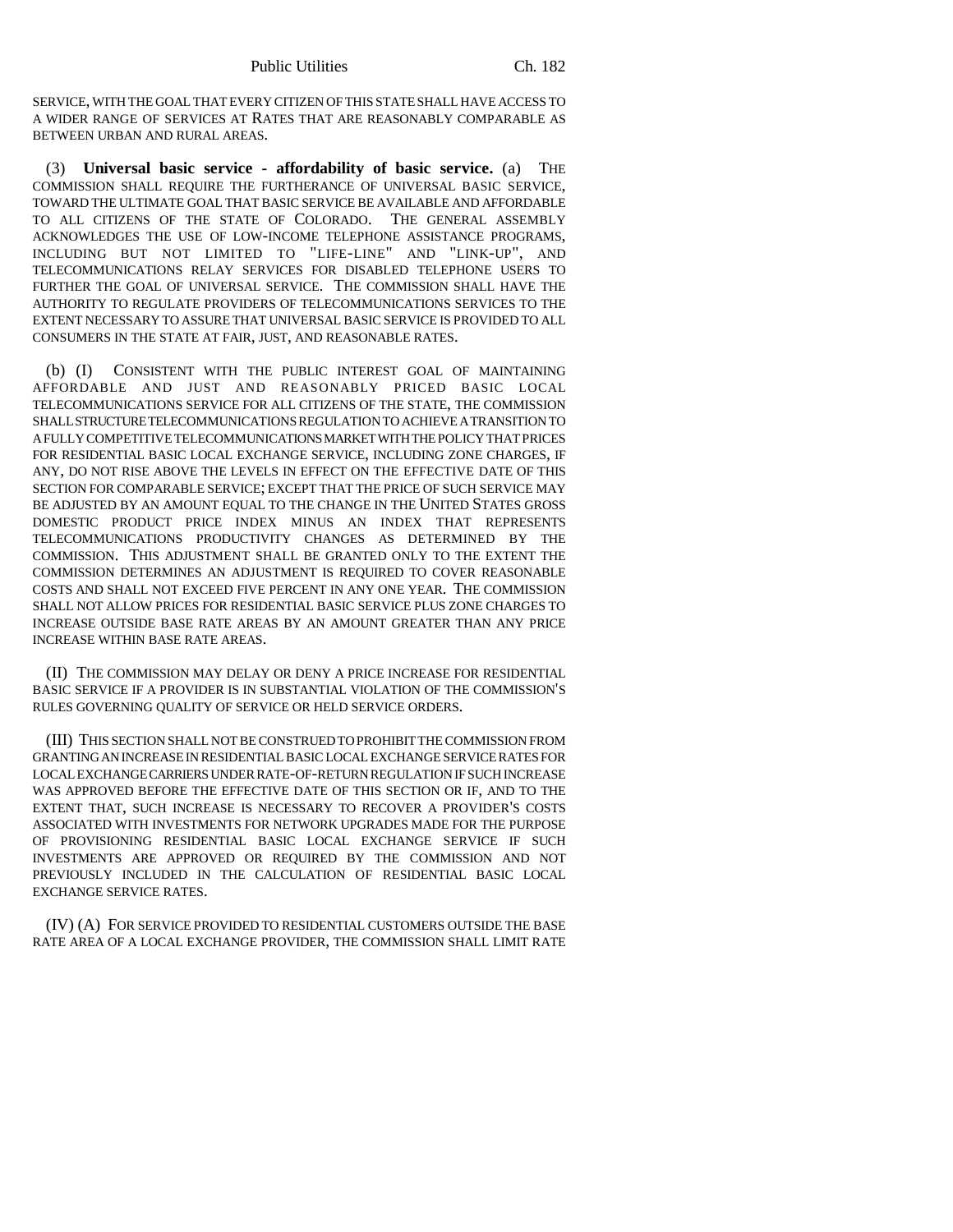INCREASES TO MAINTAIN RATES AT AFFORDABLE LEVELS AND SHALL EMPLOY UNIVERSAL SERVICE FUNDING MECHANISMS AS CONTEMPLATED IN SUBSECTION (5) OF THIS SECTION TO COMPENSATE FOR THE HIGH COST OF SERVING SUCH CUSTOMERS IN PREFERENCE TO ALLOWING RATE INCREASES.

(B) IF THERE ARE AREAS WITHIN A PROVIDER'S BASE RATE AREA, AS DETERMINED BY THE COMMISSION, THAT ARE RECEIVING SUBSIDIES, SUCH AREAS MAY CONTINUE TO RECEIVE SUBSIDIES OR BE ELIGIBLE FOR FUNDING UNDER THE UNIVERSAL SERVICE SUPPORT FUNDING MECHANISMS AFTER JULY 1, 1996, AT THE COMMISSION'S DISCRETION.

(V) IF AND WHEN ADDITIONAL ELEMENTS ARE INCLUDED IN THE DEFINITION OF BASIC SERVICE AS A RESULT OF REVIEW BY THE COMMISSION UNDER SUBSECTION (2) OF THIS SECTION, PRICES MAY INCREASE AS IS REASONABLY NECESSARY TO COVER THE COST AND ACCOUNT FOR THE INCLUSION OF SUCH ADDITIONAL ELEMENTS.

(4) **Universal access to advanced service.** THE GENERAL ASSEMBLY ACKNOWLEDGES THE GOAL OF UNIVERSAL ACCESS TO ADVANCED SERVICE TO ALL TELECOMMUNICATIONS CONSUMERS IN THIS STATE. THE COMMISSION SHALL CONSIDER THE IMPACT OF OPENING ENTRY TO THE LOCAL EXCHANGE MARKET AND SHALL DETERMINE WHETHER ADDITIONAL SUPPORT MECHANISMS MAY BE NECESSARY TO PROMOTE THIS GOAL IF COMPETITION FOR LOCAL EXCHANGE SERVICES FAILS TO DELIVER ADVANCED SERVICES IN ALL AREAS OF THE STATE.

(5) **Universal service support mechanisms.** (a) IN ORDER TO ACCOMPLISH THE GOALS OF UNIVERSAL BASIC SERVICE, UNIVERSAL ACCESS TO ADVANCED SERVICE, AND ANY REVISION OF THE DEFINITION OF BASIC SERVICE UNDER SUBSECTION (2) OF THIS SECTION, THE COMMISSION SHALL CREATE A SYSTEM OF SUPPORT MECHANISMS TO ASSIST IN THE PROVISION OF SUCH SERVICES IN HIGH-COST AREAS. THESE SUPPORT MECHANISMS SHALL BE FUNDED EQUITABLY AND ON A NONDISCRIMINATORY, COMPETITIVELY NEUTRAL BASIS THROUGH ASSESSMENTS ON ALL TELECOMMUNICATIONS SERVICE PROVIDERS IN COLORADO AND SHALL BE DISTRIBUTED EQUITABLY AND ON A NONDISCRIMINATORY, COMPETITIVELY NEUTRAL BASIS. FOR PURPOSES OF ADMINISTERING SUCH SUPPORT MECHANISMS, THE COMMISSION SHALL DIVIDE THE STATE INTO REASONABLY COMPACT, COMPETITIVELY NEUTRAL GEOGRAPHIC SUPPORT AREAS. A PROVIDER'S ELIGIBILITY TO RECEIVE SUPPORT UNDER THE SUPPORT MECHANISMS SHALL BE CONDITIONED UPON THE PROVIDER'S OFFERING BASIC SERVICE THROUGHOUT AN ENTIRE SUPPORT AREA. THE COMMISSION SHALL REVIEW THE COSTS OF BASIC SERVICE AND SHALL ADMINISTER SUCH SUPPORT MECHANISMS.

(b) A PROVIDER THAT OFFERS BASIC LOCAL EXCHANGE SERVICE THROUGHOUT AN ENTIRE SUPPORT AREA THROUGH USE OF ITS OWN FACILITIES OR ON A RESALE BASIS MAY BE QUALIFIED AS A PROVIDER OF LAST RESORT OR MAY BE ELIGIBLE TO RECEIVE UNIVERSAL SERVICE SUPPORT, AS DETERMINED BY THE COMMISSION. RESALE SHALL BE MADE AVAILABLE ON A NONDISCRIMINATORY BASIS, AS DETERMINED BY THE COMMISSION.

(c) A PROVIDER THAT FAILS TO PAY AN ASSESSMENT DUE AND PAYABLE UNDER PARAGRAPH (a) OF THIS SUBSECTION (5) SHALL HAVE ITS CERTIFICATE REVOKED AFTER NOTICE AND THE OPPORTUNITY FOR A HEARING AS PROVIDED IN ARTICLE 6 OF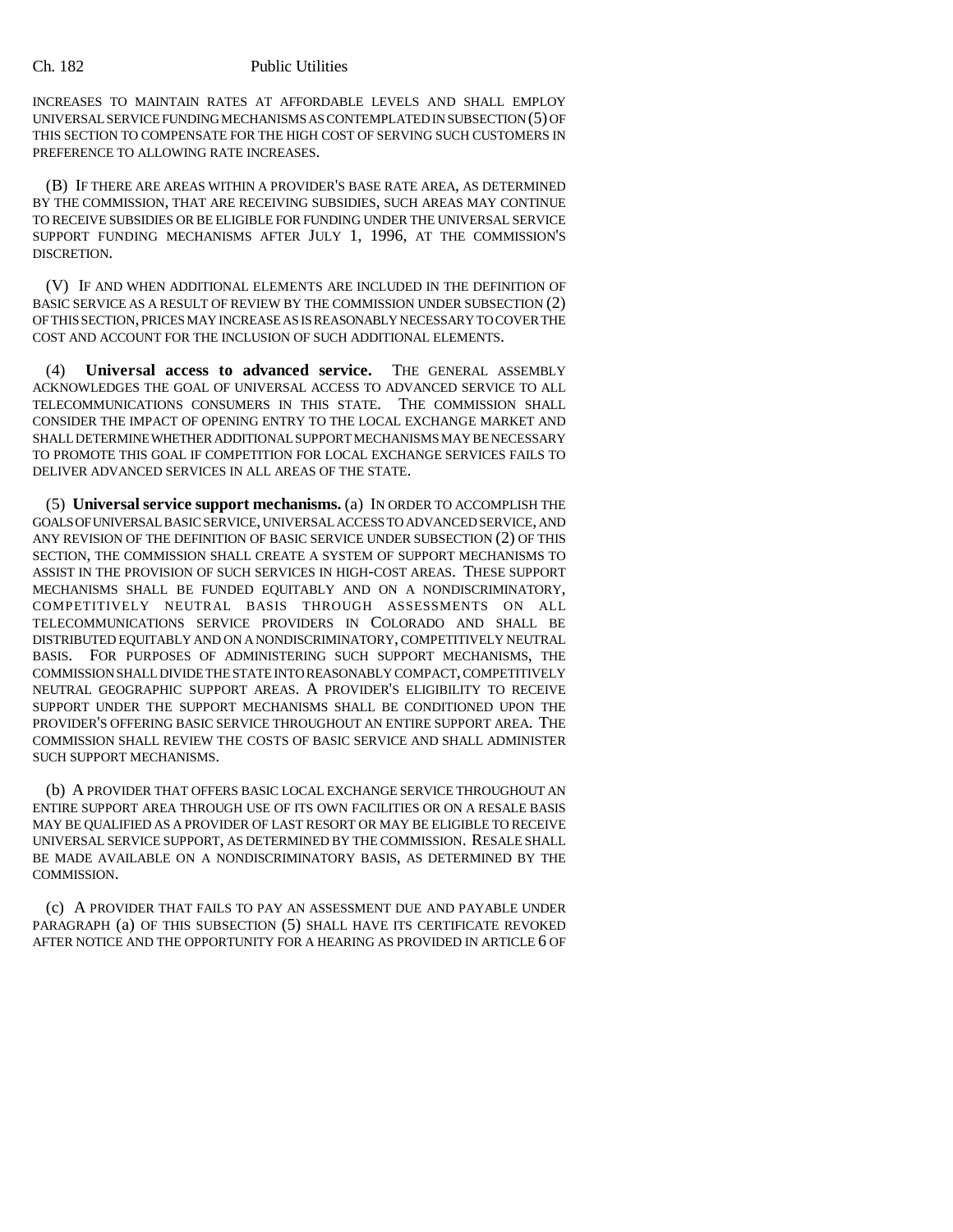## THIS TITLE.

(6) **Provider of last resort - duty to follow evolving definition of basic service.** (a) IN ALL RELEVANT GEOGRAPHIC AREAS OF THE STATE, AS DEFINED BY THE COMMISSION, THE COMMISSION SHALL DESIGNATE AT LEAST ONE PROVIDER AS THE PROVIDER OF LAST RESORT AND ADOPT PROCEDURES FOR CHANGING OR TERMINATING SUCH DESIGNATIONS. A PROVIDER OF LAST RESORT DESIGNATION CARRIES THE RESPONSIBILITY TO OFFER BASIC LOCAL EXCHANGE SERVICE TO ALL CONSUMERS WHO REQUEST IT.

(b) A PERSON HOLDING A CERTIFICATE OF PUBLIC CONVENIENCE AND NECESSITY TO PROVIDE BASIC SERVICE SHALL BE SUBJECT TO THE EVOLVING DEFINITION OF BASIC SERVICE DEVELOPED BY THE COMMISSION UNDER SUBSECTION (2) OF THIS SECTION AND THE SYSTEM OF FINANCIAL SUPPORT FOR UNIVERSAL SERVICE ESTABLISHED BY THE COMMISSION UNDER SUBSECTION (5) OF THIS SECTION.

(7) **Barriers to entry.** IT IS THE POLICY OF THIS STATE THAT ALL BARRIERS TO ENTRY INTO THE PROVISION OF TELECOMMUNICATIONS SERVICES IN COLORADO BE REMOVED AS SOON AS IS PRACTICABLE, SUBJECT TO THE COMMISSION'S AUTHORITY TO ENSURE QUALITY OF SERVICE AND OTHER MATTERS AS PROVIDED IN THIS ARTICLE.

**40-15-503. Opening of competitive local exchange market - process of negotiation and rule-making - issues to be considered by commission.** (1) COMMENCING ON OR BEFORE THE EFFECTIVE DATE OF THIS SECTION AND CONCLUDING ON OR BEFORE JANUARY 1, 1996, MEMBERS OF THE WORKING GROUP IDENTIFIED IN SECTION 40-15-504 SHALL MEET AND ATTEMPT TO REACH CONSENSUS ON PROPOSED RULES TO BE SUBMITTED TO THE COMMISSION FOR CONSIDERATION AND ADOPTION AS APPROPRIATE TO IMPLEMENT SECTION 40-15-502 (1).

(2) (a) ON OR BEFORE JANUARY 1, 1996, THE COMMISSION SHALL INITIATE RULE-MAKING PROCEEDINGS TO IMPLEMENT SECTION 40-15-502(1). RULES ADOPTED IN SUCH PROCEEDINGS SHALL BECOME EFFECTIVE ON OR BEFORE JULY 1, 1996. THE COMMISSION SHALL GRANT SUBSTANTIAL DEFERENCE TO THE PROPOSALS SUBMITTED BY THE WORKING GROUP UNDER SUBSECTION (1) OF THIS SECTION IN REGARD TO ISSUES ON WHICH THE WORKING GROUP REPORTS IT HAS REACHED CONSENSUS. SAID RULES SHALL BE DESIGNED TO FOSTER AND ENCOURAGE THE EMERGENCE OF A COMPETITIVE TELECOMMUNICATIONS MARKETPLACE AND MAY INCLUDE MORE ACTIVE REGULATION OF ONE PROVIDER THAN ANOTHER OR THE IMPOSITION OF GEOGRAPHIC LIMITS OR OTHER CONDITIONS ON THE AUTHORITY GRANTED TO A PROVIDER. IN ADDITION, IN ADOPTING SUCH RULES, THE COMMISSION SHALL CONSIDER THE DIFFERENCES BETWEEN THE ECONOMIC CONDITIONS OF RURAL AND URBAN AREAS.

(b) IN ADOPTING RULES UNDER PARAGRAPH (a) OF THIS SUBSECTION (2), THE COMMISSION SHALL ADOPT RULES GOVERNING, AND SHALL ESTABLISH METHODS OF PAYING FOR, WITHOUT LIMITATION, THE FOLLOWING:

(I) COST-BASED, NONDISCRIMINATORY CARRIER INTERCONNECTION TO ESSENTIAL FACILITIES OR FUNCTIONS, WHICH SHALL BE UNBUNDLED;

(II) COST-BASED NUMBER PORTABILITY AND THE COMPETITIVELY NEUTRAL ADMINISTRATION OF TELEPHONE NUMBERING PLANS;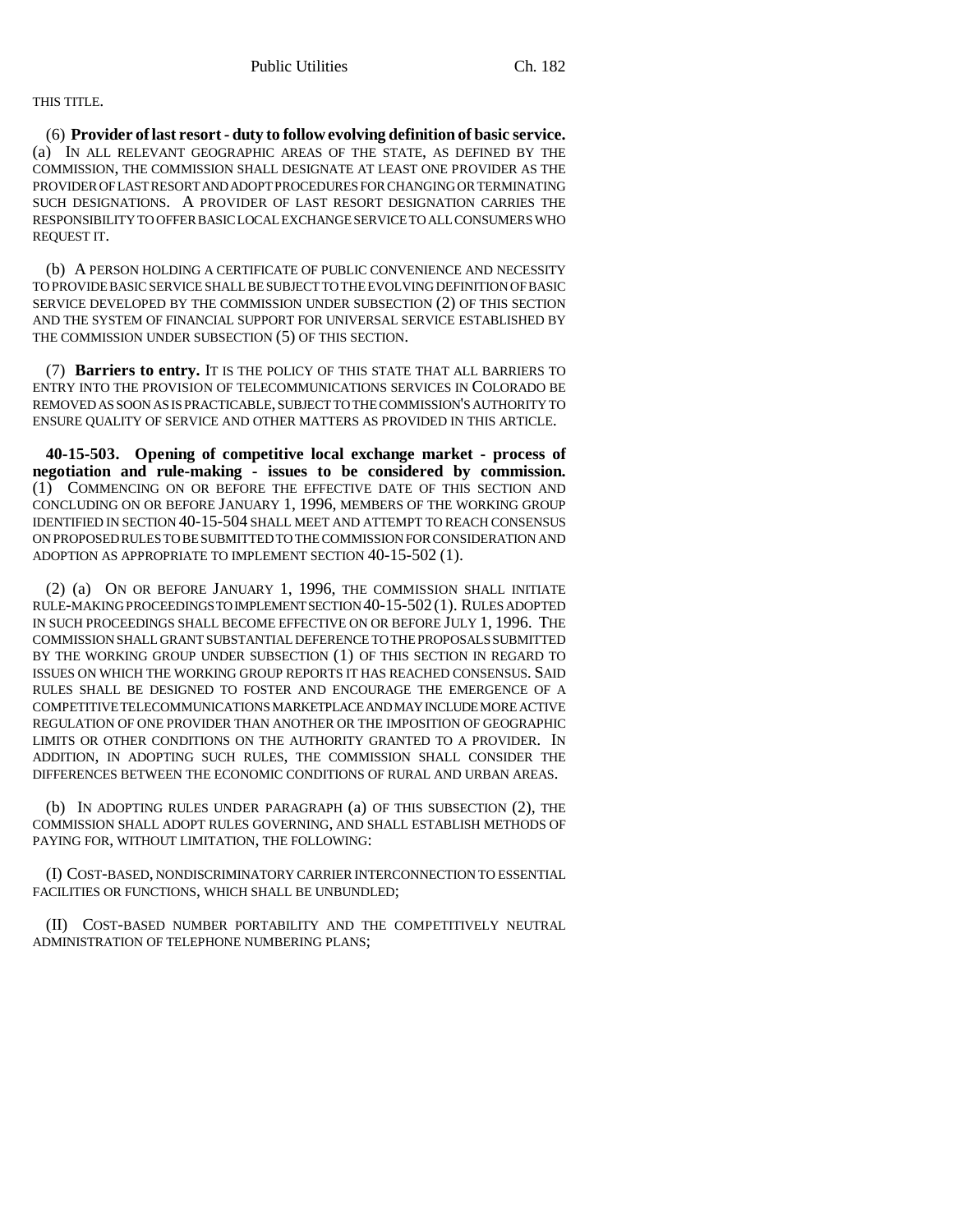(III) COST-BASED, OPEN NETWORK ARCHITECTURE;

(IV) TERMS AND CONDITIONS FOR RESALE OF SERVICES THAT ENHANCE COMPETITION;

(V) APPROPRIATE MEANS OF ASSESSING, COLLECTING, AND DISTRIBUTING CONTRIBUTIONS TO THE COLORADO HIGH COST FUND CREATED IN SECTION 40-15-208 AND ANY OTHER FINANCIAL SUPPORT MECHANISMS ADOPTED BY THE COMMISSION UNDER SECTION 40-15-502 (4); AND

(VI) ACCESS TO EMERGENCY 911 SERVICE.

(c) (I) THE COMMISSION SHALL CONSIDER CHANGING TO FORMS OF PRICE REGULATION OTHER THAN RATE-OF-RETURN REGULATION FOR ANY TELECOMMUNICATIONS PROVIDER THAT PROVIDES SERVICES REGULATED UNDER PART 2 OR 3 OF THIS ARTICLE AND SHALL CONSIDER THE CONDITIONS UNDER WHICH SUCH A CHANGE MAY TAKE PLACE TO ENSURE THAT TELECOMMUNICATIONS SERVICES CONTINUE TO BE AVAILABLE TO ALL CONSUMERS IN THE STATE AT FAIR, JUST, AND REASONABLE RATES. THIS PARAGRAPH (c) SHALL NOT BE CONSTRUED TO LIMIT THE MANNER AND METHODS OF REGULATION AVAILABLE UNDER SECTION 40-15-302.

(II) AS USED IN THIS PARAGRAPH (c), "PRICE REGULATION" MEANS A FORM OF REGULATION THAT MAY CONTAIN, WITHOUT LIMITATION, ANY OF THE FOLLOWING ELEMENTS:

(A) REGULATION OF THE PRICE AND QUALITY OF SERVICES;

(B) PRICE FLOORS AND PRICE CEILINGS;

(C) FLEXIBILITY IN PRICING BETWEEN PRICE FLOORS AND PRICE CEILINGS;

(D) MODIFIED TARIFF REQUIREMENTS;

(E) INCENTIVES FOR INCREASED EFFICIENCY, PRODUCTIVITY, AND QUALITY OF SERVICE.

(d) THE COMMISSION SHALL ADOPT RULES PROVIDING FOR SIMPLIFIED REGULATORY TREATMENT FOR BASIC LOCAL EXCHANGE PROVIDERS THAT SERVE ONLY RURAL EXCHANGES OF TEN THOUSAND OR FEWER ACCESS LINES. SUCH SIMPLIFIED TREATMENT MAY INCLUDE, BUT SHALL NOT BE LIMITED TO, OPTIONAL METHODS OF REGULATORY TREATMENT THAT REDUCE REGULATORY REQUIREMENTS, REDUCE THE FINANCIAL BURDEN OF REGULATION, AND ALLOW PRICING FLEXIBILITY. SUCH SIMPLIFIED TREATMENT MAY ALSO ALLOW EXTENSIONS OF TIME FOR THE IMPLEMENTATION OF REQUIREMENTS UNDER THIS PART 5 IN RURAL EXCHANGES FOR WHICH THERE ARE NO COMPETING BASIC LOCAL EXCHANGE PROVIDERS CERTIFIED.

(e) APPLICATIONS FOR CERTIFICATES OF PUBLIC CONVENIENCE AND NECESSITY TO PROVIDE BASIC LOCAL EXCHANGE SERVICE PURSUANT TO THIS SUBSECTION (2) MAY BE FILED WITH THE COMMISSION AT ANY TIME AFTER THE EFFECTIVE DATE OF THE RULES REQUIRED. A PERSON THAT, ON OR BEFORE JANUARY 1, 1995, HELD A CERTIFICATE OF PUBLIC CONVENIENCE AND NECESSITY TO PROVIDE BASIC LOCAL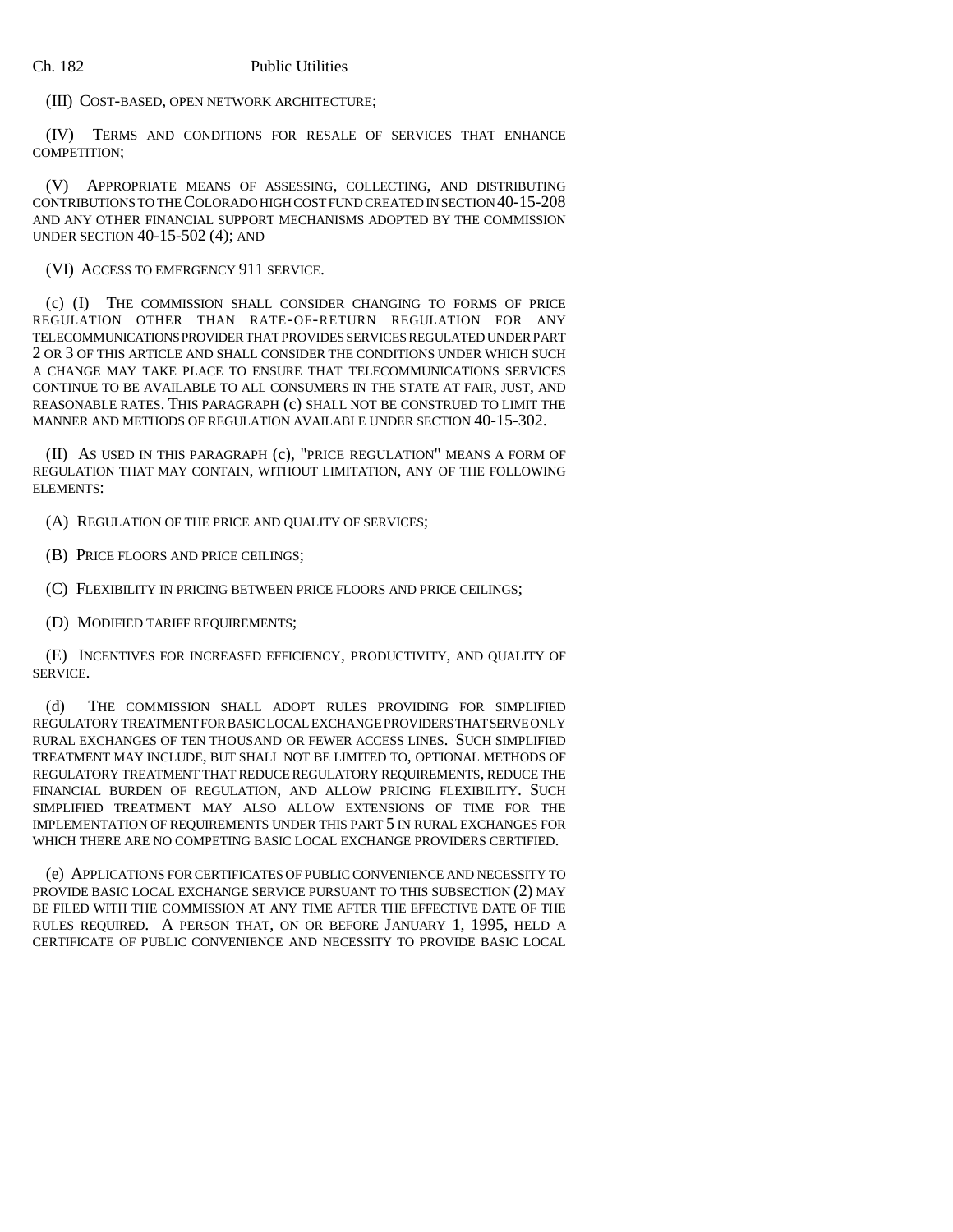Public Utilities Ch. 182

EXCHANGE SERVICE UNDER PART 2 OF THIS ARTICLE AND WHO STILL HOLDS SUCH CERTIFICATE SHALL CONTINUE TO HAVE SUCH AUTHORITY WITHOUT HAVING TO APPLY TO THE COMMISSION FOR ADDITIONAL OR CONTINUED AUTHORITY. NO PROVIDER OF LOCAL EXCHANGE SERVICES SHALL OPERATE IN THIS STATE WITHOUT A CERTIFICATE OF PUBLIC CONVENIENCE AND NECESSITY.

(f) A TELECOMMUNICATIONS PROVIDER THAT IS GRANTED A CERTIFICATE OF PUBLIC CONVENIENCE AND NECESSITY TO PROVIDE LOCAL EXCHANGE TELECOMMUNICATIONS SERVICE IN COMPETITION WITH AN INCUMBENT PROVIDER OF LOCAL EXCHANGE SERVICE SHALL BE REGULATED UNDER PART 3 OF THIS ARTICLE UNLESS THE COMMISSION DETERMINES THAT THE SERVICES OF SUCH PROVIDER ARE NOT SUBJECT TO EFFECTIVE COMPETITION FROM THE INCUMBENT LOCAL EXCHANGE PROVIDER.

(3) DURING THE PERIOD OF NEGOTIATION AND RULE-MAKING AS CONTEMPLATED IN THIS SECTION, THE DIRECTOR OF THE COMMISSION MAY REQUEST, ON A CASE-BY-CASE BASIS, AND THE COMMISSION MAY GRANT, EXTENSIONS TO THE STATUTORILY DIRECTED TIMES FOR COMPLETION OF PROCEEDINGS BEFORE THE COMMISSION; EXCEPT THAT NO SUCH EXTENSION SHALL BE REQUESTED FOR PROCEEDINGS UNDER THIS SECTION. DURING RULE-MAKING UNDER THIS SECTION, THE COMMISSION MAY, ON ITS OWN MOTION AND ON A CASE-BY-CASE BASIS, GRANT SUCH EXTENSIONS; EXCEPT THAT NO SUCH EXTENSION SHALL BE GRANTED FOR PROCEEDINGS UNDER THIS SECTION.

**40-15-504. Working support group - duties - composition - repeal.** (1) THERE IS HEREBY ESTABLISHED A WORKING SUPPORT GROUP, REFERRED TO IN THIS PART 5 AS THE "WORKING GROUP", TO NEGOTIATE AND ATTEMPT TO RESOLVE ISSUES OF CONTENTION AMONG AFFECTED PARTIES IN CONNECTION WITH RULE-MAKING BY THE COMMISSION. THE WORKING GROUP SHALL ALSO CONFER WITH THE ADVISORY COMMITTEE CREATED IN SECTION 40-15-506 TO IDENTIFY ISSUES ON WHICH CONSENSUS CANNOT BE REACHED.

(2) THE WORKING GROUP SHALL BE APPOINTED BY THE GOVERNOR, IN CONSULTATION WITH THE SPEAKER OF THE HOUSE OF REPRESENTATIVES AND THE PRESIDENT OF THE SENATE, AND SHALL CONSIST OF FIFTEEN TO EIGHTEEN REPRESENTATIVES OF PROVIDERS OF TELECOMMUNICATIONS SERVICES, CONSUMERS OF TELECOMMUNICATIONS SERVICES, THE GOVERNOR'S OFFICE, COMMISSION STAFF, LEGISLATIVE STAFF, AND OTHER INTERESTED PARTIES. THE EXECUTIVE DIRECTOR OF THE DEPARTMENT OF REGULATORY AGENCIES OR HIS OR HER DESIGNEE SHALL CHAIR THE WORKING GROUP AND CONVENE MEETINGS AS REQUIRED UNDER THIS SECTION. MEETINGS OF THE WORKING GROUP SHALL BE OPEN TO THE PUBLIC.

(3) THE WORKING GROUP WILL FORM THE CORE GROUP FOR NEGOTIATIONS. ANY ENTITY WITH AN INTEREST IN THE OUTCOME OF RULE-MAKING MAY ATTEND MEETINGS AND PROVIDE INFORMATION TO THE WORKING GROUP.

(4) THIS SECTION IS REPEALED, EFFECTIVE JULY 1, 1997.

**40-15-505. Committee on telecommunications policy - creation - duties repeal.** (1) THERE IS HEREBY CREATED AN INTERIM COMMITTEE OF THE GENERAL ASSEMBLY, TO BE KNOWN AS THE COMMITTEE ON TELECOMMUNICATIONS POLICY, REFERRED TO IN THIS SECTION AS THE "COMMITTEE". THE COMMITTEE SHALL CONSIST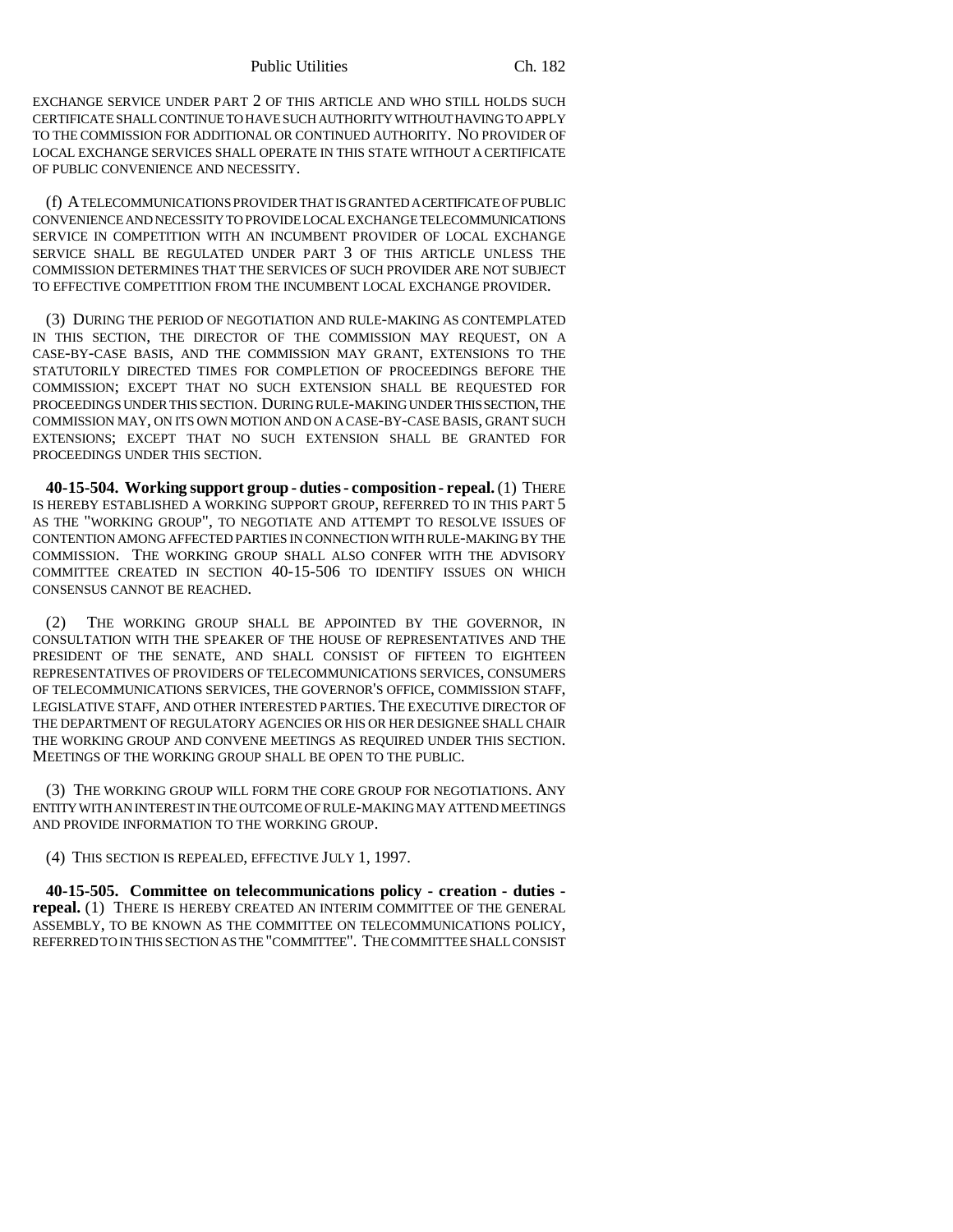OF FIVE MEMBERS FROM THE HOUSE OF REPRESENTATIVES AND FOUR FROM THE SENATE.

(2) THE COMMITTEE SHALL MEET WITH THE ADVISORY COMMITTEE CREATED IN SECTION 40-15-506 AT LEAST ONCE PER MONTH FROM JUNE, 1995, TO NOVEMBER, 1995, AND SHALL RECOMMEND TO THE GENERAL ASSEMBLY LEGISLATION RELATING TO TELECOMMUNICATIONS POLICY FOR INTRODUCTION DURING THE 1996 REGULAR **SESSION** 

(3) THE COMMITTEE SHALL MEET DURING THE 1996 INTERIM TO ADDRESS ANY ISSUES REMAINING TO BE RESOLVED IN LEGISLATION FOLLOWING THE 1996 REGULAR SESSION.

(4) MATTERS ON WHICH THE INTERIM COMMITTEE MAY CONFER AND RECOMMEND LEGISLATION MAY INCLUDE, WITHOUT LIMITATION:

(a) WHETHER THERE SHOULD BE A FREEZE OR STANDSTILL IN RESIDENTIAL BASIC RATES, AND, IF SO, AT WHAT LEVEL AND FOR HOW LONG;

(b) WHETHER RESIDENTIAL BASIC RATES SHOULD BE ALLOWED TO INCREASE AS A RESULT OF INFLATION OR OTHER FACTORS, AND, IF SO, AN IDENTIFICATION OF THOSE FACTORS;

(c) WHETHER A LOCAL EXCHANGE PROVIDER THAT FACES COMPETITION FROM NEW ENTRANTS IN THE MARKET FOR BASIC LOCAL EXCHANGE SERVICE SHOULD RECEIVE A TAX DEDUCTION OR TAX CREDIT IN AN AMOUNT DETERMINED BY THE PUBLIC UTILITIES COMMISSION TO REPRESENT THE PORTION OF THE PROVIDER'S RATES THAT, BUT FOR THE ADVENT OF COMPETITION, WOULD HAVE BEEN CHARGEABLE TO THE PROVIDER'S RATEPAYERS FOR THE RECOVERY OF CAPITAL COSTS INCURRED UNDER A SYSTEM OF REGULATED MONOPOLY;

(d) WHETHER A FUND SHOULD BE CREATED TO ASSIST IN THE RECOVERY OF CAPITAL COSTS THAT WERE REASONABLY INCURRED BY AN INCUMBENT LOCAL EXCHANGE PROVIDER UNDER A SYSTEM OF REGULATED MONOPOLY WHEN:

(I) THE ADVENT OF COMPETITION OCCURS BEFORE THE END OF THE PROJECTED USEFUL LIFE OF THE INCUMBENT PROVIDER'S CAPITAL ASSETS;

(II) COMPETITION CAUSES THE INCUMBENT PROVIDER TO LOSE CUSTOMERS TO NEW MARKET ENTRANTS OR FORCES THE INCUMBENT PROVIDER TO REDUCE ITS PRICES IN AN EFFORT TO RETAIN ITS EXISTING CUSTOMERS, OR BOTH; AND

(III) AS A RESULT, THE INCUMBENT PROVIDER'S REVENUES ARE INSUFFICIENT TO RECOVER THE COSTS OF ITS CAPITAL ASSETS PURCHASED BEFORE THE ADVENT OF COMPETITION.

(e) THE PREDICTED BENEFIT OR DETRIMENT TO BUSINESS LOCAL EXCHANGE CUSTOMERS AND THE PREDICTED EFFECT ON BUSINESS TELEPHONE RATES AND SERVICE RESULTING FROM THE LIMITATIONS ON RESIDENTIAL LOCAL EXCHANGE SERVICE RATES IMPOSED UNDER SECTION 40-15-503 AND FROM COMPETITION IN LOCAL EXCHANGE MARKETS AS CONTEMPLATED IN THIS PART 5.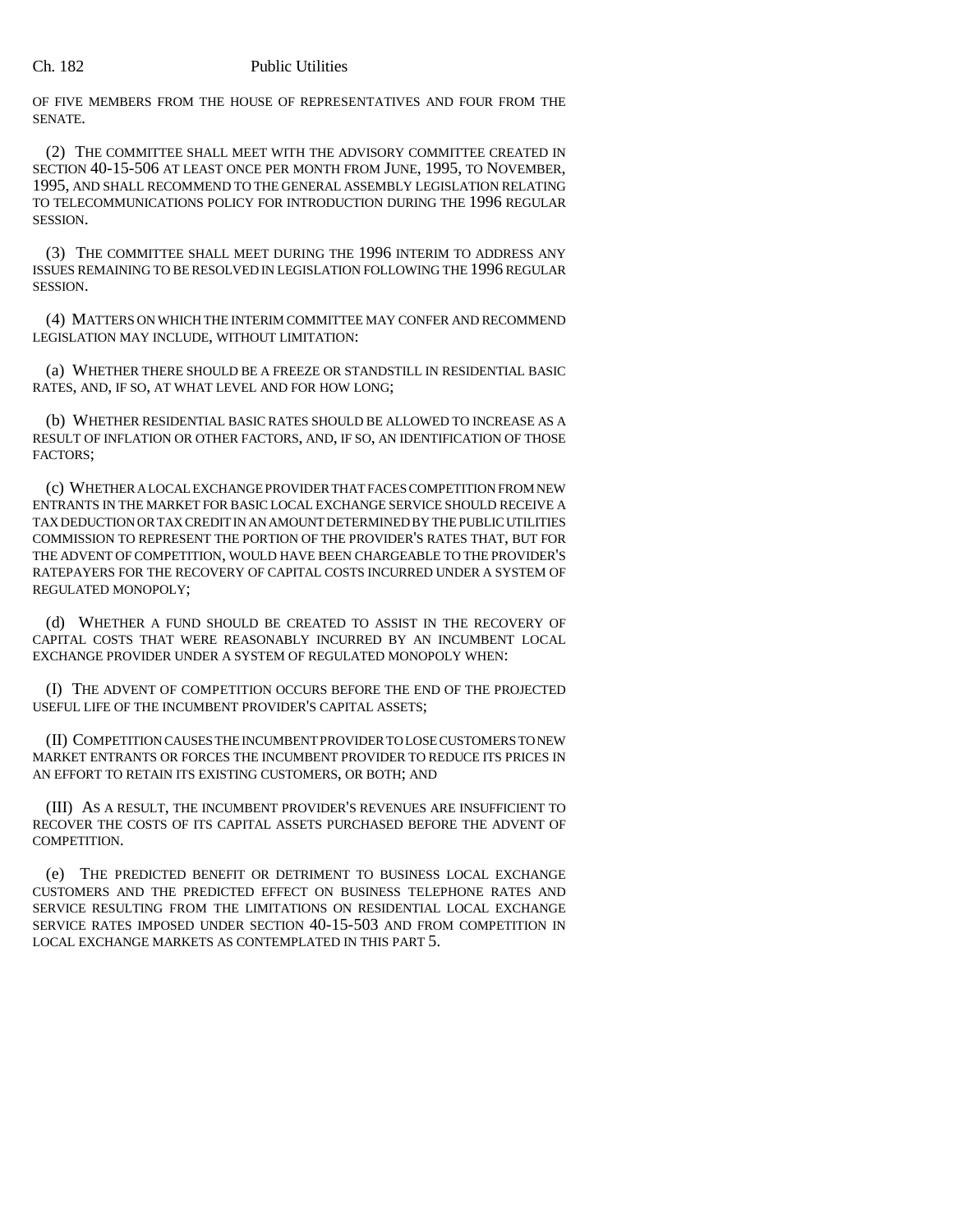(5) THIS SECTION IS REPEALED, EFFECTIVE JULY 1, 1997.

**40-15-506. Advisory committee to committee on telecommunications policy - creation - duties - repeal.** (1) THERE IS HEREBY CREATED THE ADVISORY COMMITTEE TO THE LEGISLATIVE INTERIM COMMITTEE ON TELECOMMUNICATIONS POLICY CREATED IN SECTION 40-15-505.SAID COMMITTEE SHALL CONSIST OF TWELVE MEMBERS INCLUDING THE GOVERNOR, THREE MEMBERS OF THE SENATE, THREE MEMBERS OF THE HOUSE OF REPRESENTATIVES, AND ONE REPRESENTATIVE EACH FROM A LARGE LOCAL TELEPHONE COMPANY, A SMALL LOCAL TELEPHONE COMPANY, THE CABLE TELEVISION INDUSTRY, A LONG DISTANCE PROVIDER, AND CONSUMERS. INITIAL AND ANY VACANCY APPOINTMENTS OF MEMBERS OF THE ADVISORY COMMITTEE OTHER THAN THE GOVERNOR SHALL BE MADE BY THE GOVERNOR, THE PRESIDENT OF THE SENATE, AND THE SPEAKER OF THE HOUSE OF REPRESENTATIVES; EXCEPT THAT, OF THE LEGISLATIVE MEMBERS, ONE SHALL BE APPOINTED BY THE MINORITY LEADER OF THE HOUSE OF REPRESENTATIVES AND ONE SHALL BE APPOINTED BY THE MINORITY LEADER OF THE SENATE.

(2) THE ADVISORY COMMITTEE SHALL REVIEW, ADVISE, AND MAKE RECOMMENDATIONS TO THE LEGISLATIVE INTERIM COMMITTEE ON TELECOMMUNICATIONS POLICY CONCERNING EMERGING ISSUES IN THE FIELD OF TELECOMMUNICATIONS, POLICY OPTIONS AVAILABLE TO ADDRESS THOSE ISSUES, AND PENDING LEGISLATION IN THE FIELD OF TELECOMMUNICATIONS. THE ADVISORY COMMITTEE SHALL ALSO ADVISE SAID LEGISLATIVE COMMITTEE ON AREAS IN WHICH THE WORKING GROUP IS UNABLE TO REACH CONSENSUS.

(3) THIS SECTION IS REPEALED, EFFECTIVE JULY 1, 1997.

**40-15-507. Funding and appropriations - telecommunications policy** development fund - creation - repeal. (1) THERE IS HEREBY CREATED IN THE STATE TREASURY THE TELECOMMUNICATIONS POLICY DEVELOPMENT FUND, REFERRED TO IN THIS SECTION AS THE "FUND", WHICH SHALL BE A SEPARATE, INTEREST-BEARING ACCOUNT ADMINISTERED AND ACCOUNTED FOR BY THE STAFF OF THE COMMISSION. EXPENDITURES MAY BE MADE FROM THE FUND TO AUGMENT THE COMMISSION'S ANNUAL BUDGET APPROPRIATION AS REQUIRED FOR EXPERT TESTIMONY, CONSULTING SERVICES, POSTAGE AND PRINTING COSTS, COSTS ASSOCIATED WITH ARRANGING FOR AND CONDUCTING MEETINGS, AND OTHER ASSOCIATED SUPPORT AND OPERATING COSTS INCURRED IN CARRYING OUT THE COMMISSION'S DUTIES UNDER THIS PART 5. EXPENDITURES FROM THE FUND SHALL BE AUTHORIZED BY THE DIRECTOR OF THE COMMISSION WITH THE CONSENT OF THE DIRECTOR OF THE LEGISLATIVE COUNCIL. THE FUND SHALL BE SUPPORTED BY VOLUNTARY CASH CONTRIBUTIONS FROM TELECOMMUNICATIONS SERVICE PROVIDERS AND SHALL NOT EXCEED A TOTAL OF EIGHTY THOUSAND DOLLARS FOR THE PERIOD FROM THE EFFECTIVE DATE OF THIS PART 5 TO AND INCLUDING JUNE 30, 1996. ANY MONEYS REMAINING IN THE FUND ON JUNE 30,1996, SHALL BE TRANSFERRED TO THE LOW-INCOME TELEPHONE ASSISTANCE FUND CREATED IN SECTION 40-3.4-108 (2).

(2) THIS SECTION IS REPEALED, EFFECTIVE JULY 1, 1996.

**40-15-508. Local exchange administration fund - repeal.** (1) THERE IS HEREBY CREATED IN THE STATE TREASURY THE LOCAL EXCHANGE ADMINISTRATION FUND, REFERRED TO IN THIS SECTION AS THE "FUND". THE PURPOSE OF THE FUND IS TO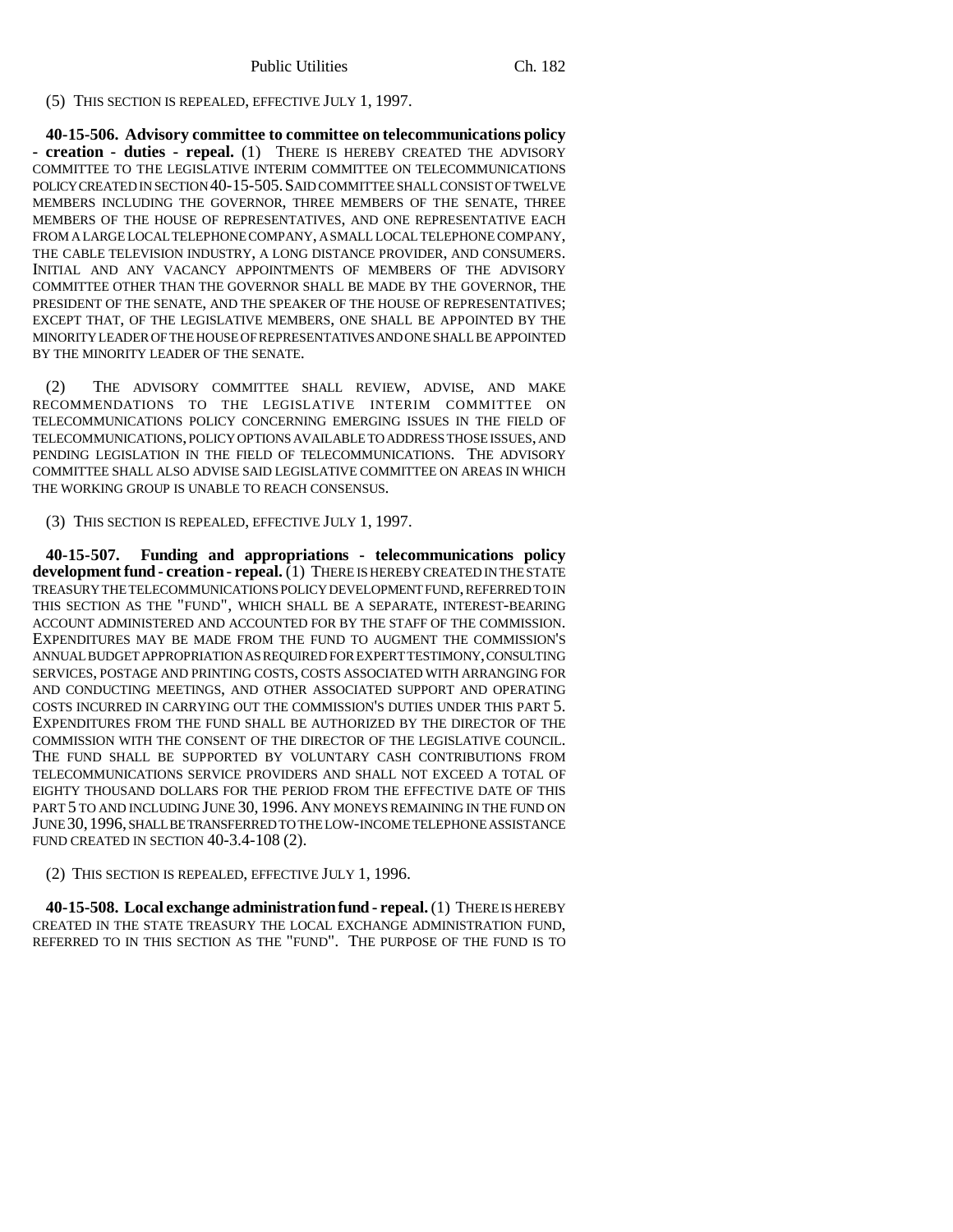DEFRAY THE COMMISSION'S COSTS INCURRED IN CARRYING OUT THE COMMISSION'S DUTIES UNDER THIS PART 5 TO THE EXTENT SUCH COSTS ARE NOT ADEQUATELY COVERED BY THE TELECOMMUNICATIONS POLICY DEVELOPMENT FUND CREATED IN SECTION 40-15-507. IN PARTICULAR, THE COMMISSION IS AUTHORIZED TO DRAW UPON THE FUND BOTH BEFORE AND AFTER JULY 1, 1996; TO CONTRACT WITH PRIVATE PARTIES FOR SERVICES REQUIRED TO MEET THE COMMISSION'S DEADLINES FOR RULE-MAKING AND THE PREPARATION OF STUDIES AND REPORTS AS CONTEMPLATED BY SECTION 40-15-503 (2); AND TO TAKE SUCH OTHER ACTIONS AS IT MAY DEEM NECESSARY TO ADMINISTER THE TRANSITION TO COMPETITION IN LOCAL EXCHANGE MARKETS WITHOUT DELAYING ITS OTHER BUSINESS AS CONTEMPLATED IN SECTION 40-15-503 (3).

(2) THIS SECTION IS REPEALED, EFFECTIVE JULY 1, 1999.

**40-15-509. Transfer of certificate.** ANY CERTIFICATE OF PUBLIC CONVENIENCE AND NECESSITY TO PROVIDE LOCAL EXCHANGE SERVICE MAY BE SOLD, ASSIGNED, LEASED, ENCUMBERED, OR TRANSFERRED AS OTHER PROPERTY ONLY UPON AUTHORIZATION BY THE COMMISSION.

**40-15-510. Violations.** VIOLATIONS OF THIS PART 5 BY A TELECOMMUNICATIONS PROVIDER ARE SUBJECT TO ENFORCEMENT AND PENALTIES AS PROVIDED IN ARTICLE 7 OF THIS TITLE.

**SECTION 2.** Part 1 of article 15 of title 40, Colorado Revised Statutes, 1993 Repl. Vol., as amended, is amended BY THE ADDITION OF A NEW SECTION to read:

**40-15-111. Regulation of the discontinuation or rearrangement of basic local exchange service - measured or message rate service not required.** (1) EVERY LOCAL EXCHANGE PROVIDER SHALL CONTINUE TO OFFER AND PROVIDE BASIC LOCAL EXCHANGE SERVICE IN ANY EXCHANGE AREA IT SERVES IMMEDIATELY PRIOR TO JULY 2, 1996, UNLESS THE COMMISSION DETERMINES THAT AN ALTERNATIVE PROVIDER OFFERS OR PROVIDES FUNCTIONALLY EQUIVALENT SERVICE TO THE CUSTOMERS IN SUCH EXCHANGE AREA.

(2) REARRANGEMENTS OF EXCHANGE AREAS DIFFERENT FROM THOSE IN EXISTENCE ON JULY 2, 1996, SHALL REQUIRE A PUBLIC HEARING AND A DETERMINATION BY THE COMMISSION THAT SUCH REARRANGEMENT WILL PROMOTE THE PUBLIC INTEREST AND WELFARE AND WILL NOT ADVERSELY IMPACT THE PUBLIC SWITCHED NETWORK OF THE AFFECTED LOCAL EXCHANGE PROVIDER OR SUCH PROVIDER'S FINANCIAL INTEGRITY.

(3) MEASURED OR MESSAGE RATE SERVICE FOR END USER CUSTOMERS SHALL NOT BE REQUIRED IN ORDER FOR SUCH CUSTOMERS TO OBTAIN BASIC LOCAL EXCHANGE SERVICE UNLESS THE COMMISSION SO ORDERS.

(4) A TELECOMMUNICATIONS PROVIDER SHALL NOT BASE ITS CHARGES FOR BASIC LOCAL EXCHANGE SERVICE ON THE VOLUME OR AMOUNT OF DATA OR VOICE TRAFFIC OF AN INDIVIDUAL SUBSCRIBER EXCEPT WITH THE PRIOR APPROVAL OF THE COMMISSION FOLLOWING NOTICE AND THE OPPORTUNITY FOR A HEARING.

**SECTION 3.** 40-15-102 (3), Colorado Revised Statutes, 1993 Repl. Vol., is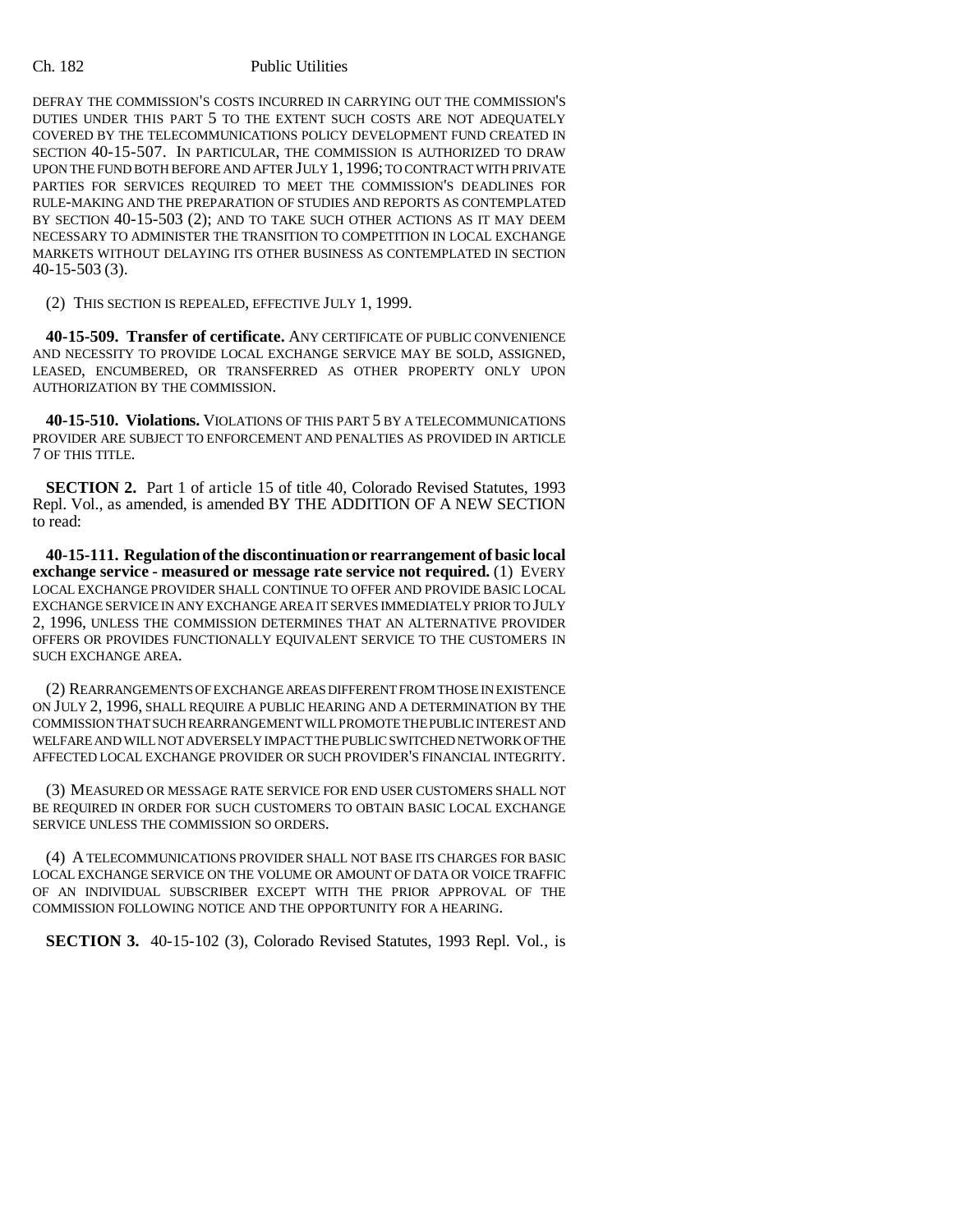amended to read:

**40-15-102. Definitions.** As used in this article, unless the context otherwise requires:

(3) "Basic local exchange service" OR "BASIC SERVICE" means the telecommunications service which provides a local dial tone line and local usage necessary to place or receive a call within an exchange area regulated pursuant to part 2 of this article AND ANY OTHER SERVICES OR FEATURES THAT MAY BE ADDED BY THE COMMISSION UNDER SECTION 40-15-502 (2).

**SECTION 4.** 40-15-203 (1), Colorado Revised Statutes, 1993 Repl. Vol., is amended to read:

**40-15-203. Manner of regulation - refraining from regulation - repeal.** (1) (a) Subject to the provisions of section 40-15-207 and parts 3 and 4 of this article, the granting of any certificate of public convenience and necessity to provide basic local exchange service shall be deemed an exclusive grant or monopoly, subject to regulation by the commission pursuant to section 40-15-201.

(b) THIS SUBSECTION (1) IS REPEALED, EFFECTIVE JULY 1, 1996.

**SECTION 5.** 40-15-208, Colorado Revised Statutes, 1993 Repl. Vol., is amended to read:

**40-15-208. Colorado high cost fund - creation - purpose - operation.** There is hereby created, in the state treasury, the Colorado high cost fund, referred to in this section as the "fund", which shall be distributed to small local exchange carriers with high loop costs, high local switching costs, or high exchange trunk costs, as determined by rules promulgated by the commission. Any fund created prior to April 16, 1992, for a similar purpose by the commission pursuant to rule is hereby validated. The purpose of the fund created in this section is to provide financial assistance to certain small local exchange carriers to help make basic local telephone EXCHANGE service affordable AND ALLOW SUCH PROVIDERS TO BE FULLY REIMBURSED FOR THE DIFFERENCE BETWEEN THE REASONABLE COSTS INCURRED IN MAKING BASIC SERVICE AVAILABLE TO THEIR CUSTOMERS WITHIN A RURAL, HIGH-COST GEOGRAPHIC SUPPORT AREA AND THE PRICE CHARGED FOR SUCH SERVICE, AFTER TAKING INTO ACCOUNT ANY AMOUNTS RECEIVED BY SUCH PROVIDERS UNDER PRICE SUPPORT MECHANISMS ESTABLISHED BY THE FEDERAL GOVERNMENT AND BY THIS STATE. THE COMMISSION SHALL ENSURE THAT NO LOCAL EXCHANGE PROVIDER IS RECEIVING FUNDS FROM THIS OR ANY OTHER SOURCE THAT, TOGETHER WITH LOCAL EXCHANGE SERVICE REVENUES, EXCEEDS THE COST OF PROVIDING LOCAL EXCHANGE SERVICE TO CUSTOMERS OF SUCH PROVIDER. The moneys in the fund that are to be used for administrative costs incurred by the fund shall be appropriated annually by the general assembly, and the moneys in the fund that are to be used for the payment of benefits are hereby continuously appropriated to the commission for the purposes of this section. At the end of any fiscal year all unexpended and unencumbered moneys in the fund shall remain therein and shall not be credited or transferred to the general fund or any other fund. Each year the commission shall determine the costs incurred in administering the fund and shall determine, together with any surplus revenues from any prior year, the charge to subscribers that will be necessary to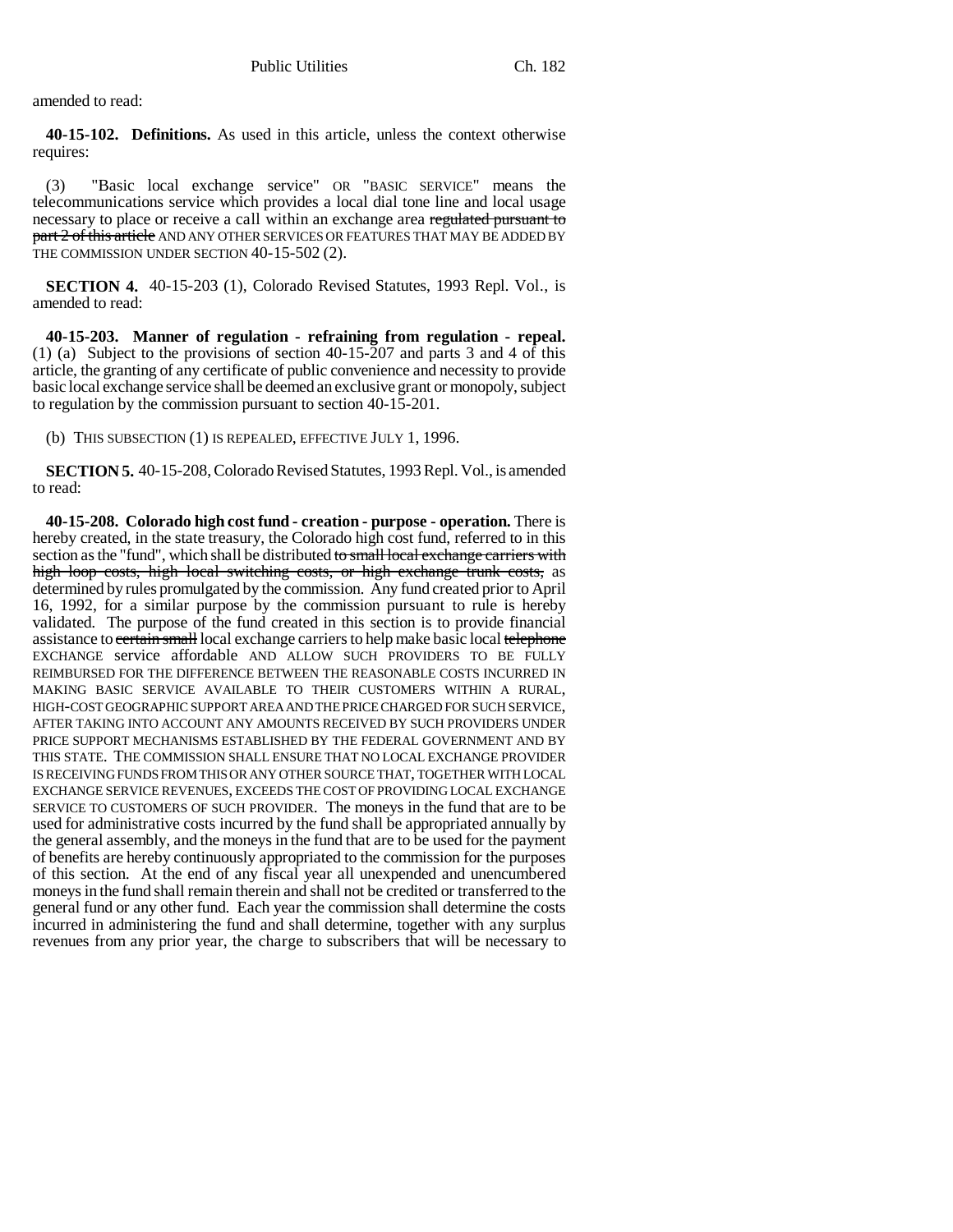cover the cost of implementing this section. The moneys from such charge shall be transmitted to the state treasurer, who shall credit the same to the Colorado high cost fund. The commission shall be reimbursed from the fund for reasonable expenses incurred in its administration. All interest derived from the deposit and investment of this fund shall be credited to the general fund pursuant to section 24-36-114, C.R.S. REMAIN IN THE FUND AND SHALL NOT REVERT TO THE GENERAL FUND.

**SECTION 6. Appropriation.** (1) In addition to any other appropriation, there is hereby appropriated, out of any moneys in the telecommunications policy development fund not otherwise appropriated, to the department of regulatory agencies, for the fiscal year beginning July 1, 1995, the sum of eighty thousand dollars (\$80,000), or so much thereof as may be necessary, for the implementation of this act. The moneys appropriated by this subsection (1) shall become available upon passage of this act and shall remain available until June 30, 1996.

(2) (a) In addition to any other appropriation, there is hereby appropriated, out of any moneys in the local exchange administration fund created in section 40-15-508, Colorado Revised Statutes, not otherwise appropriated, to the department of regulatory agencies, for the fiscal year beginning July 1, 1995, the sum of three hundred thousand dollars (\$300,000), or so much thereof as may be necessary, for the purposes outlined in section 40-15-508, Colorado Revised Statutes. This appropriation shall become available upon passage of this act.

(b) For the purpose of implementing section 40-15-508, Colorado Revised Statutes, prior to sufficient moneys becoming available in the local exchange administration fund, the department of regulatory agencies is authorized to borrow moneys from the controlled maintenance trust fund created in section 24-75-302.5, Colorado Revised Statutes, upon passage of this act, in an amount up to the amount of the appropriation in paragraph (a) of this subsection (2). Said moneys shall be transferred and credited to the local exchange administration fund. Moneys borrowed from the controlled maintenance trust fund shall be repaid, with interest, from assessments set by the public utilities commission and paid into the local exchange administration fund by incumbent providers and new entrants in the local exchange market on or after July 1, 1996. The loan shall bear interest at the earnings rate calculated monthly by the state treasurer and shall be repaid by and at the discretion of the state treasurer at the end of any fiscal year but not sooner than July 1, 1998. Such repayment may be extended to a date no later than June 30, 1999.

(3) In addition to any other appropriation, there is hereby appropriated, out of any moneys in the general fund not otherwise appropriated, to the legislative department, for allocation to the office of the legislative council, for the fiscal year beginning July 1, 1995, the sum of fifteen thousand one hundred four dollars (\$15,104) and 0.3 FTE, or so much thereof as may be necessary, for the implementation of this act.

(4) In addition to any other appropriation, there is hereby appropriated, out of any moneys in the general fund not otherwise appropriated, to the legislative department, for allocation to the office of legislative legal services, for the fiscal year beginning July 1, 1995, the sum of four thousand five hundred two dollars (\$4,502) and 0.1 FTE, or so much thereof as may be necessary, for the implementation of this act.